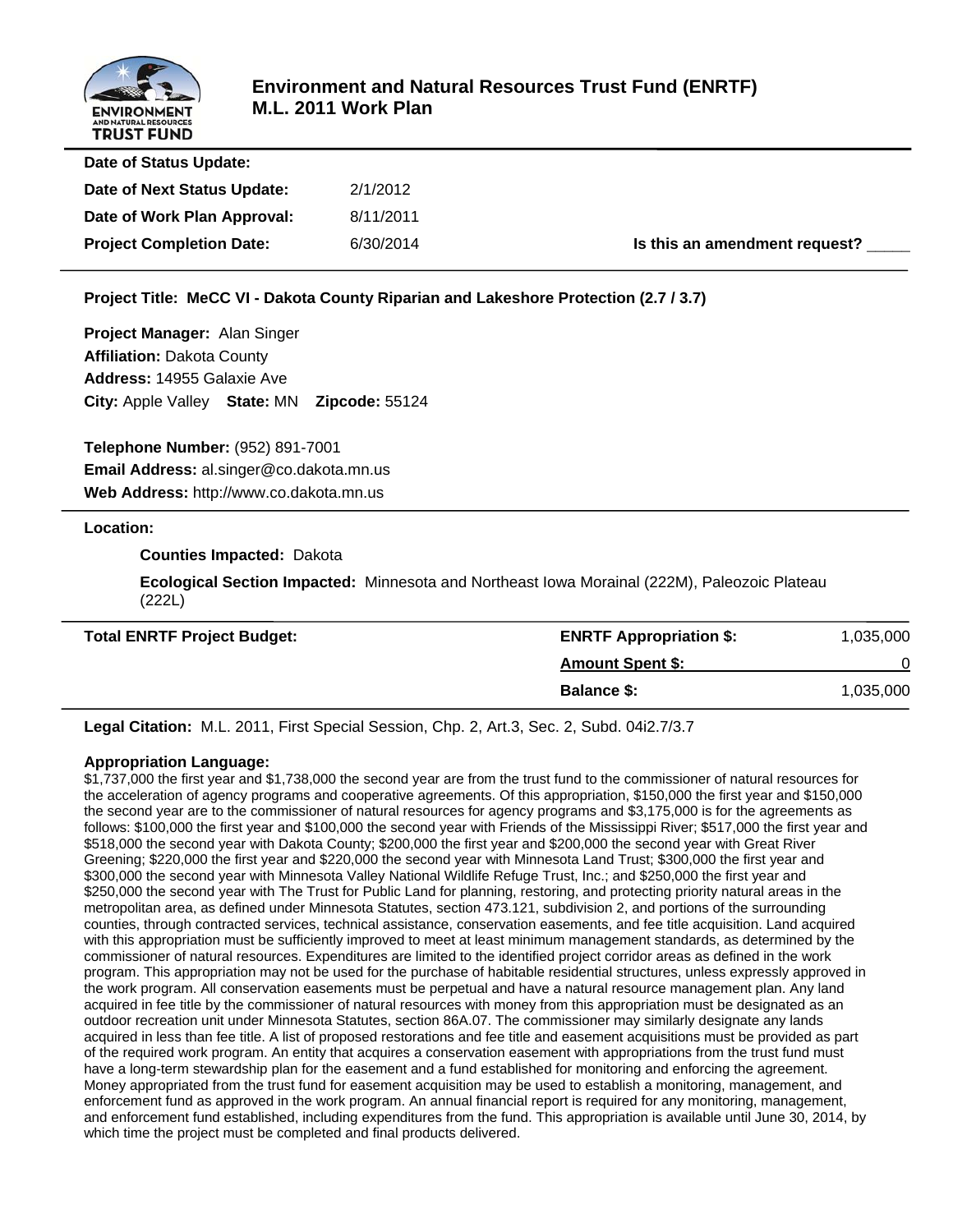## **I. PROJECT TITLE: MeCC6 Dakota County Lakeshore and Riparian Protection**

### **II. PROJECT STATEMENT:**

The long history of settlement and long-accepted agricultural land use has resulted in the loss, degradation and fragmentation of our natural resource systems. In Dakota County, only 3% of the pre-settlement plant communities remain. Despite, increased public awareness of water quality issues and improvement methods and multi-agency efforts to assist landowners, nearly every river, stream and lake is officially impaired in some fashion. In recent decades, the County has experienced tremendous residential development. That development is attracted to the remaining natural features especially lakes and rivers. The County has a wealth of high quality soils and a vibrant agricultural economy, and with recently high commodity prices, the pressure to plant corn and soybeans fence row to fence row has never been greater. This combination of large-scale impacts and trends must be approached comprehensively, long-term and collaboratively if we are to maintain and improve our natural resource heritage and its many associated benefits. At the same time, there are tremendous opportunities to proactively and successfully address these challenges. The economic downturn has halted residential development for now and significantly lowered land prices. Sound plans have been developed and adopted which collectively focus on protecting and improving our natural infrastructure. The County has an excellent track record of working effectively with a wide variety of agencies, jurisdictions and organizations and has the capacity to acquire and manage conservation easements and implement increased natural resource stewardship.

The project will acquire an estimated 27 permanent conservation easements, totaling 266 acres from willing landowners, along the Vermillion River and North, Middle and South Creek, South Branch and their tributaries; the Cannon River and its primary tributaries within the County (Dutch, Mud, Chub, Darden and Pine Creeks, and Trout Brook); acquire permanent easements totaling 21 acres along Marcott Lakes in Inver Grove Heights; and prepare natural resource management plans on 287 acres and restore/enhance 75 acres of protected property.

The scale and scope of this project is both feasible and significant. It encompasses some of the best natural resource features found in the metropolitan region across a combination of urban, suburban and rural landscapes. It takes a precise and sound fiscal and ecological systems approach to conservation while attempting to balance the interests, rights and responsibilities of private landowners with the public's concerns about water, wildlife habitat, outdoor recreation, and climate change.

### **III. PROJECT STATUS UPDATES:**

**Project Status as of February 2012:** 

**Project Status as of** *August 2012***:**

**Project Status as of February 2013:**

**Project Status as of August 2013:**

#### **IV. PROJECT ACTIVITIES AND OUTCOMES:**

#### **ACTIVITY 1: Acquisition of Conservation Easements**

#### **Description:**

This shoreline corridor initiative is part of a comprehensive Dakota County Land Conservation Vision that also includes regional parks, multi-purpose greenways and the protection of high quality natural areas and working lands.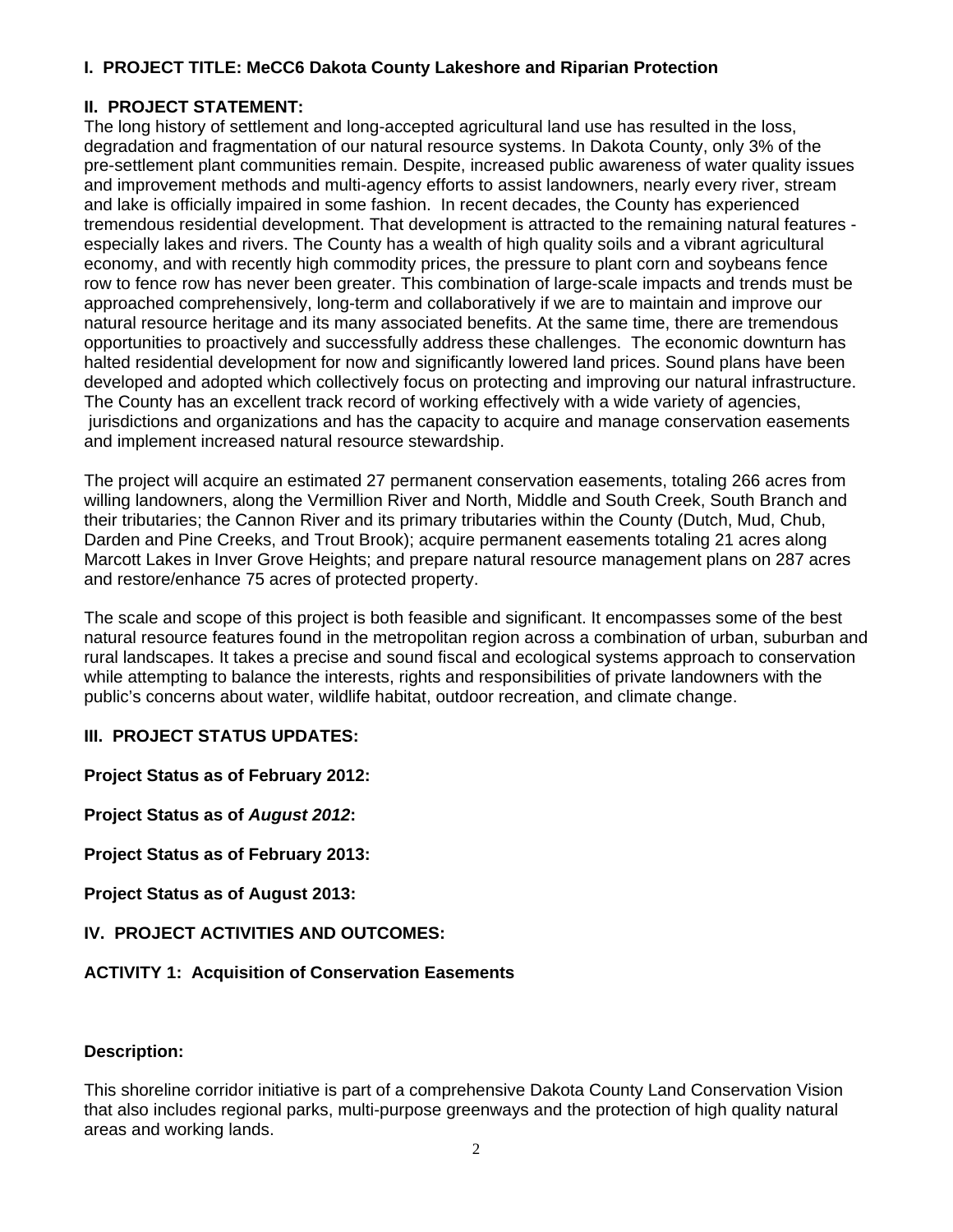The recently completed LCCMR-funded Vermillion River Corridor Plan provide the basis for land protection within the Vermillion River system. The plan integrates and prioritizes the combined protection and improvement of water quality, wildlife habitat and appropriate outdoor recreational opportunities. A system of established criteria including reducing non-point pollution; improving stream channel, floodplain and wetland functions; ecological quality and size; length of shoreline; proximity to other protected land; landowner commitment to current and future stewardship; cost and leveraged funds; improving appropriate outdoor recreational opportunities; and other considerations will be used to evaluate and rank projects. The easements do not require public access, but projects including public access receive higher scores. In addition, payment for public access easements, similar to the DNR Angler Access Easement Program, will be available to landowners. Easements will be written in a way so as to not preclude public trails at a future date to reflect changes in demographics and local land use. A similar plan and criteria system is being developed for the north Cannon River system. A technical staff team from the County's Park and Open Space and Water Resources Departments and the Dakota County SWCD will review and rank projects and forward recommendations to the County Board for approval. See Attached: Criteria

The most significant and expensive easement is part of the 250-acre Marcott Lakes project in Inver Grove Heights. This project involves multiple landowners, phases and funding sources including Dakota County, state Outdoor Heritage, and landowner donation. This phase involves acquiring an easement on 10 platted lots with lakeshore and/or lake views. The remainder of the projects will involve riparian buffers. GIS and outreach efforts have and will identify critical and willing landowners interested in protecting and managing important parcels as part of the County's comprehensive initiative to provide buffers along all rivers and streams.

Easement values for projects in cities or with an estimated cost exceeding \$50,000 will be based upon an independent fair market appraisal. Due to the lack of comparables for small riparian easements in the metro region and increased staff and financial efficiency, a formula based on rural agricultural tax assessed value and variably adjusted according to regulatory conditions, floodplain, amount of cultivated land taken out of production, and vegetation types will be used to determine per acre easement value. Updated aerial photography and Minnesota Land Cover Classification System data, official FEMA floodplain boundaries, and site visits will be used to determine the following respective acreage components of each easement:

- Agricultural Land within and outside of 50 feet from shoreline
- Woodlands within and outside of 100-year floodplain
- Fields and wetlands within and outside of 100-year floodplain

These acreages will then be multiplied by the relevant valuation amount to determine the value of each respective component to produce the overall easement value. Payment for public access will be based upon \$5/foot for stream length or lakeshore within the easement. This process was reviewed and approved by the County Attorney's Office, County Assessor's Office, County Administration and the County Board of Commissioners. In addition, the process was reviewed by three independent appraisers and their comments were integrated within the approach. See Attached: Valuation Formula.

Phase I Environmental Assessments will be completed for all projects and all solid waste will have to be removed as a condition of participation. Easements are surveyed by the County Surveyor's Office and the resulting information is used for legal documents and boundary markers. Baseline Property Reports, referenced in the easement deed, are reviewed and signed by the landowner and the County and completed prior to acquisition. All information is entered into a land management data base. As previously adopted by the County Board, the County's standard practice is to monitor each easement on an annual basis. A combination of remotely reviewing the easement using available technology and then scheduling a site visit is used for determining easement compliance. Each written monitoring report is reviewed and signed by the landowner and the County and then entered into the data base.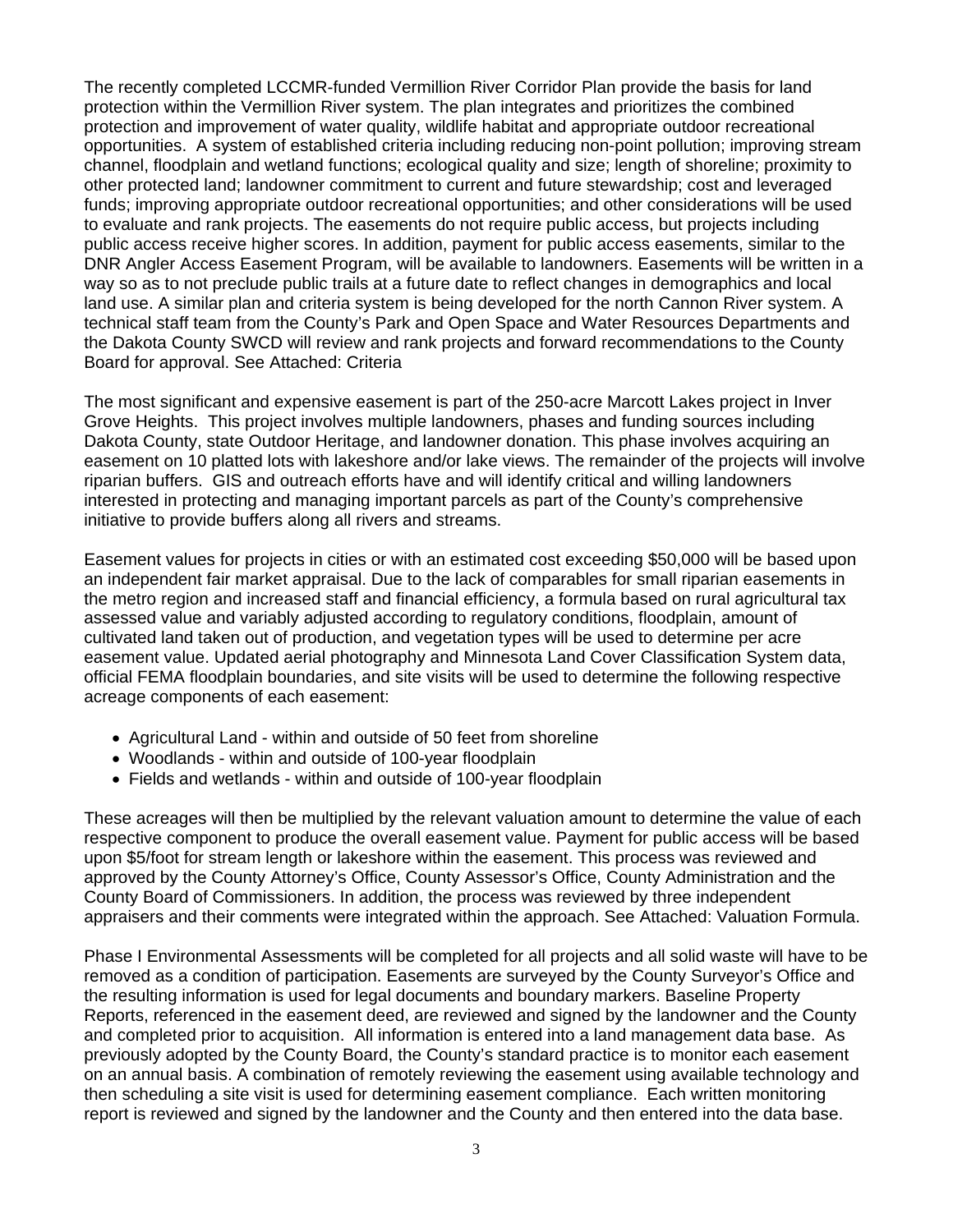Monitoring and future enforcement, if necessary, is an ongoing County obligation and is budgeted accordingly.

### **Summary Budget Information for Activity 1:**

 **ENRTF Budget: \$899,000 Amount Spent: \$ 0 Balance: \$899,000** 

#### **Activity Completion Date:**

| <b>Outcome</b>                           | <b>Completion</b><br>Date | <b>Budget</b> |
|------------------------------------------|---------------------------|---------------|
| 1. acquisition of easements on 287 acres | June 30, 2013             | \$899,000     |

**Activity Status as of February 2012:**

**Activity Status as of** *August 2012***:**

**Activity Status as of February 2013:**

**Activity Status as of August 2013:**

**Final Report Summary:**

**ACTIVITY 2:** Development and Implementation of Natural Resource Management Plans

#### **Description:**

All easements require the completion of a Natural Resource Management Plan (NRMP) jointly developed by the County and the landowner. The NRMP describes the current and preferred habitat and other conditions with recommendations on how to achieve mutual goals. A detailed, three-year work plan, describing priority activities and responsibilities, is also completed as a core element of the NRMP. Due to the two-year time constraint and staff limitations, an estimated 50 percent of the easements will have final NRMPS completed by June 30, 2013 with the remaining 50 percent having preliminary NRMPS. Easement deed language requires completion of the final NRMP within six months of closing and funds are escrowed until the plan is completed.

In addition, restoration and enhancement activities will take place on existing 75 acres of public land and private lands already encumbered by a conservation easement.

#### **Summary Budget Information for Activity 2: ENRTF Budget: \$136,000**

**Amount Spent: \$ 0 Balance: \$136,000** 

#### **Activity Completion Date:**

| <b>Outcome</b>                                                 | <b>Completion</b><br>Date | <b>Budget</b> |
|----------------------------------------------------------------|---------------------------|---------------|
|                                                                |                           |               |
| Final Natural Resource Management Plans and work plans for 150 |                           | \$50,000      |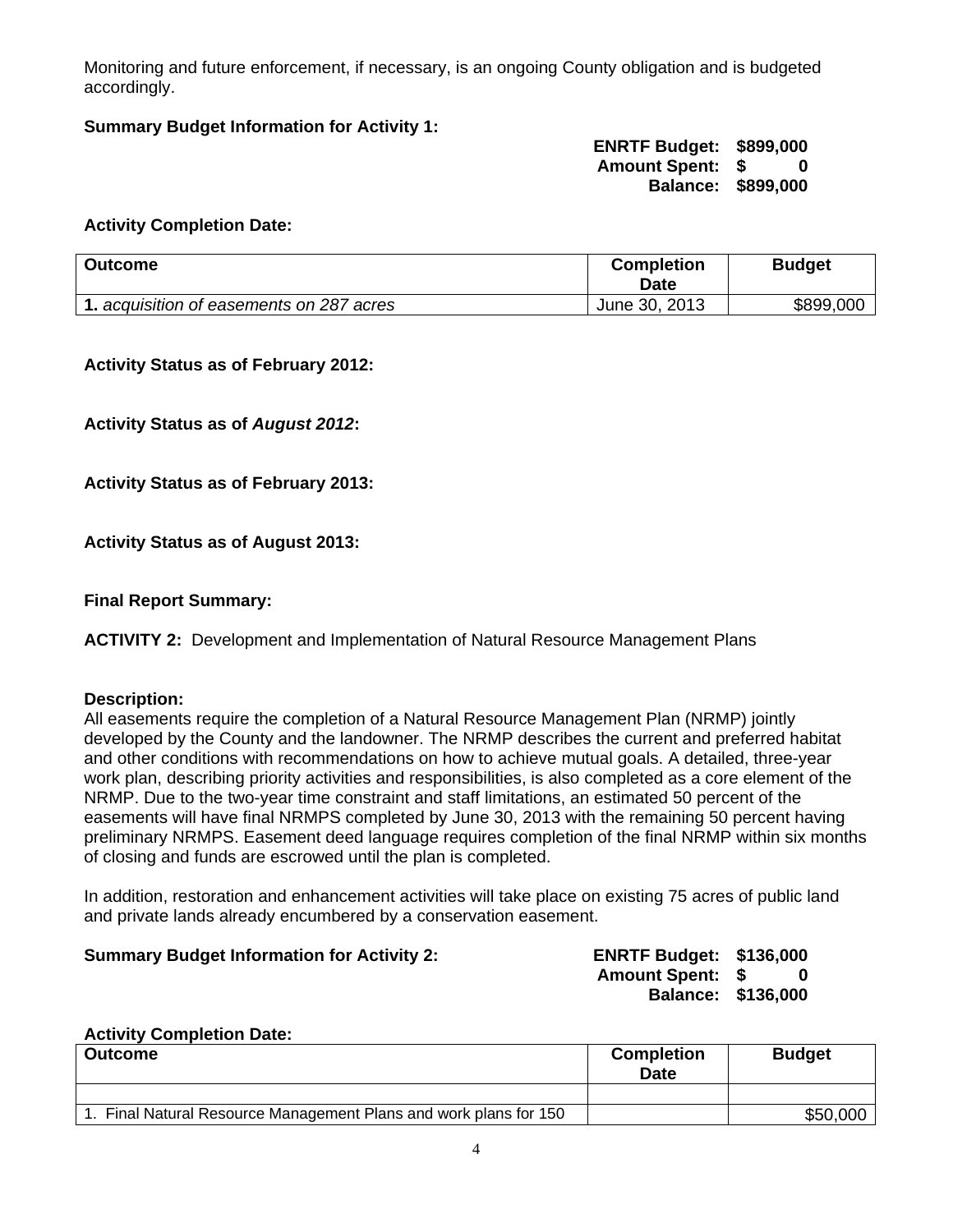| acres of new easement acquisitions. Preliminary Natural Resource   | June 30, 2013 |          |
|--------------------------------------------------------------------|---------------|----------|
| Management Plans for 150 acres for new easement acquisitions.      |               |          |
| 2. Restoration and Enhancement of 75 acres of previously protected |               | \$86,000 |
| areas or early easement acquisitions.                              | June 30, 2013 |          |

#### **Activity Status as of February 2012:**

**Activity Status as of** *August 2012***:**

**Activity Status as of February 2013:**

**Activity Status as of August 2013:**

**Final Report Summary:**

#### **V. DISSEMINATION:**

**Description:** Information about the project will be included on the Dakota County web page, the Vermillion River Watershed web page, press releases, newsletters, Dakota County Township Officers meetings, and other venues.

#### **Status as of** *August 2012***:**

**Status as of** *August 2012***:**

**Status as of February 2013:**

**Status as of August 2013:**

**Final Report Summary:**

#### **VI. PROJECT BUDGET SUMMARY:**

#### **A. ENRTF Budget:**

| <b>Budget Category</b>       | \$ Amount  | <b>Explanation</b>                                    |
|------------------------------|------------|-------------------------------------------------------|
| Professional/Technical       |            | \$95,000.2 FTE Real estate specialist for two years   |
| Contracts:                   |            | .2 FTE Natural Resource Specialist for two years      |
| Service Contracts            |            | \$86,000 Natural resource restoration and enhancement |
| <b>Easement Acquisition:</b> |            | \$834,000 Permanent conservation easements            |
| Professional Services for    |            | \$20,000 Appraisals                                   |
| Acquisition                  |            |                                                       |
| <b>TOTAL ENRTF BUDGET:</b>   | \$1,035,00 |                                                       |

**Explanation of Use of Classified Staff:** N/A

**Explanation of Capital Expenditures Greater Than \$3,500:** None

**Number of Full-time Equivalent (FTE) funded with this ENRTF appropriation:** .4

#### **B. Other Funds:**

| <b>Source of Funds</b> | \$ Amount<br>Proposed | \$ Amount<br><b>Spent</b> | Use of Other Funds               |
|------------------------|-----------------------|---------------------------|----------------------------------|
| <b>Non-state</b>       | \$1,035,000           |                           | Additional acquisition funds and |
|                        |                       |                           | staff support                    |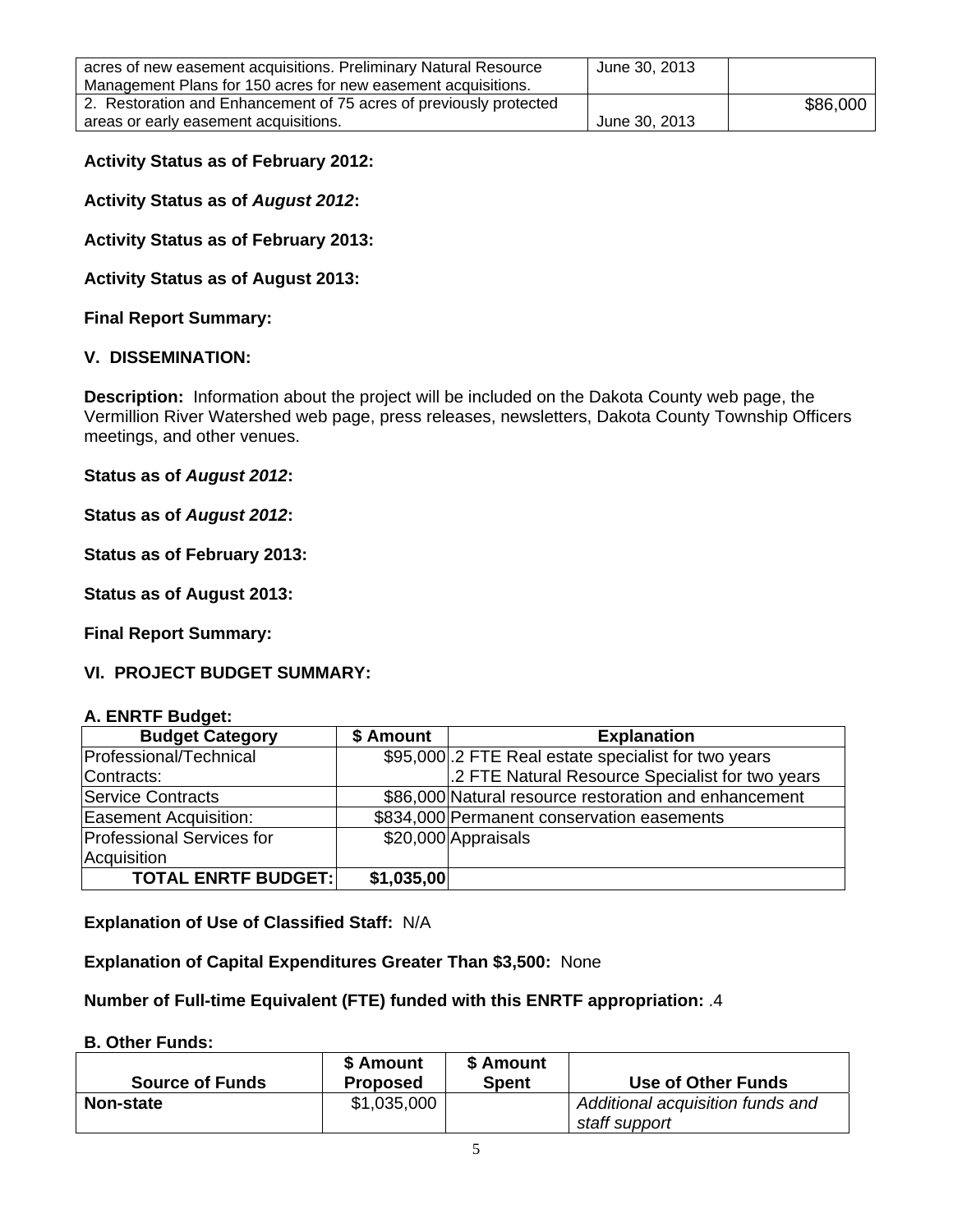|  | <b>TOTAL OTHER FUNDS:</b> | \$1,035,000 |  |  |
|--|---------------------------|-------------|--|--|
|--|---------------------------|-------------|--|--|

#### **VII. PROJECT STRATEGY:**

**A. Project Partners:** This proposal will be part of the Metro Conservation Corridor Partnership proposal. Dakota County has used a very collaborative approach to its land conservation efforts over the past seven years. All land acquisition has been done on the basis of willing sellers- most often on a bargain sale basis. The cities of Lakeville, and Hastings, Farmington and the Vermillion River Watershed Joint Powers Organization have contributed funds or in-kind services on past and current projects and are likely to continue those productive partnerships during this project phase. All eleven townships have been very supportive. The Soil and Water Conservation District and the Friends of the Mississippi River have been a critical partner in providing outreach, technical assistance and easement monitoring services. The County has worked very cooperatively with the DNR on a number of land conservation projects from contributing funds for state acquisitions and transferring County lands for a new WMA to jointly managing the Vermillion Highlands complex. The Natural Resource Conservation Service has been a critical partner in facilitating the use of over \$10M of federal Farm and Ranch Lands Protection Program (FRPP) funds to the County for acquiring permanent easements along waterways each year since 2003. Budgeted 2011 FRPP funds are available for conservation corridor projects.

#### **B. Project Impact and Long-term Strategy:**

The County is currently finalizing an ambitious, comprehensive, long-term approach to land and water conservation vision and strategic implementation plan. This vision and plan will integrate acquisition of regional park in-holdings, development of a 200-mile multi-purpose greenway system, and protecting and improving riparian and lakeshore buffers, and natural area and agricultural conservation zones. County staff has preliminarily estimated an additional 15,000 acres will need to be protected and managed to fully achieve a variety of public benefits at an estimated cost of \$45M.

The County Board of Commissioners adopted the protection of riparian and lakeshore buffers as one of its top 25 county wide goals for 2011 and has included an additional \$2 million of Environmental Fund balance over the next five years to augment the \$1.3M of remaining Farmland and Natural Areas Program bond funds.

Protection of approximately 2,200 acres through the County's Farmland and Natural Areas Program and FY 2010 and 2011 Outdoor Heritage funding are currently underway. Acquisition of an easement on a 193.2-acre restored upland and wetland prairie that is the headwaters for the South Branch of the Vermillion River will be completed on June 29, 2011.

The County will continue to work proactively with landowners and numerous partners to strategically protect the highest quality natural resource lands that provide multiple public benefits.

### **C. Spending History:**

| Funding Source | M.L. 2005   M.L. 2007 | M.L. 2008 | M.L. 2009 | $\vert$ M.L. 2010 |
|----------------|-----------------------|-----------|-----------|-------------------|
|                |                       |           |           |                   |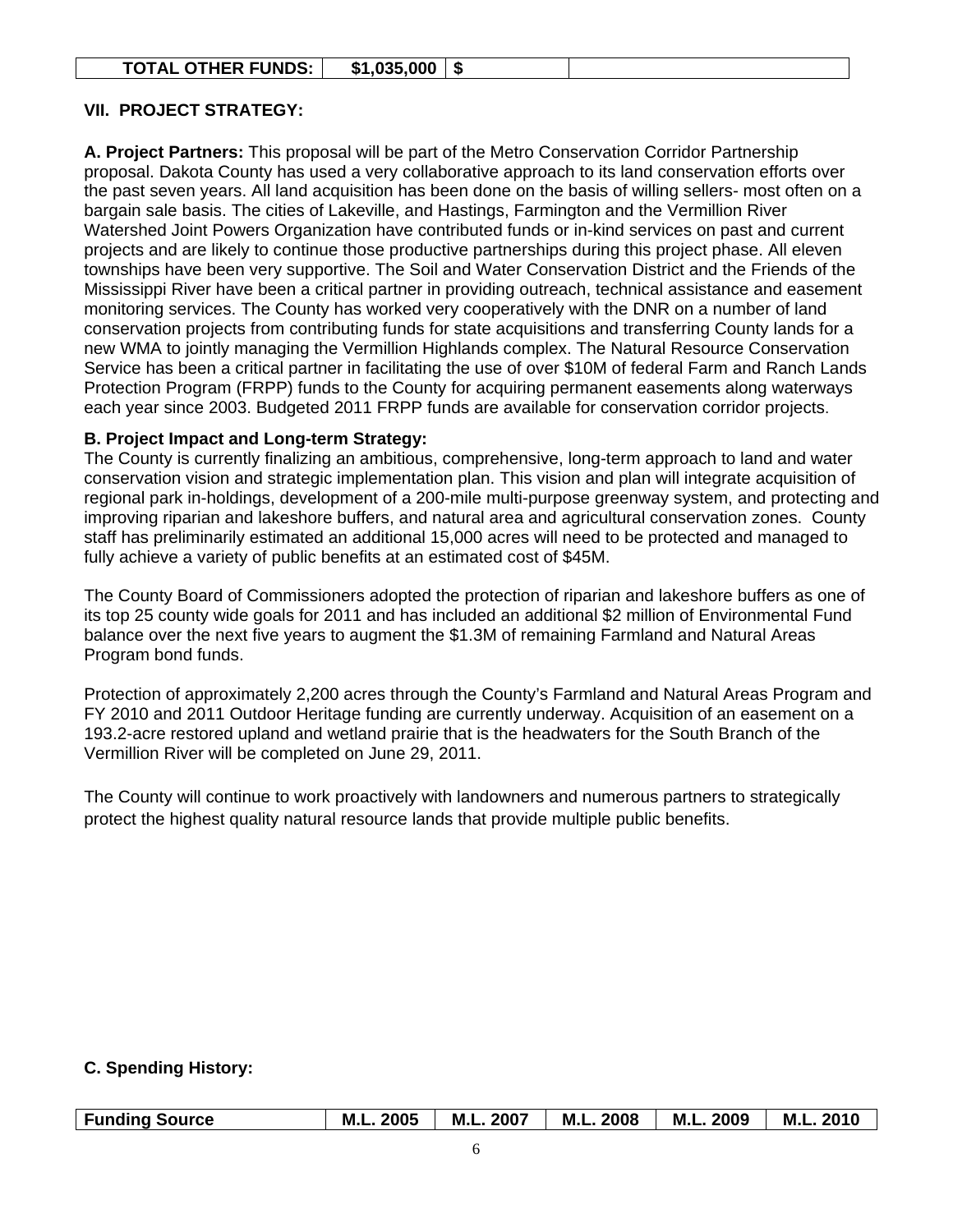|                                                               | or<br>FY 2006-07 | or<br><b>FY 2008</b> | or<br>FY 2009 | or<br>FY 2010 | or<br>FY 2011 |
|---------------------------------------------------------------|------------------|----------------------|---------------|---------------|---------------|
| County bond funds                                             | \$2,500,000      | \$2,500,000          | \$1,000,000   | \$2,000,000   | \$1,500,000   |
| Federal Farm and Ranchland<br><b>Protection Program funds</b> | \$800,000        | \$750,000            | \$600,000     | 1,300,000     | \$1,000,000   |
| <b>Vermillion River Corridor Plan</b><br>(ENRTF)              |                  |                      | \$549,965     |               |               |
| <b>Vermillion River Watershed</b><br><b>JPO</b>               | \$50,000         | \$119,000            | \$50,000      | \$60,000      | \$70,000      |
| Outdoor Heritage funds                                        |                  |                      |               |               | \$1,000,000   |

#### **VIII. ACQUISITION/RESTORATION LIST:**

Multiple, platted residential lots on the E. Leland Lindberg property on Marcott Lakes in Inver Grove Heights. Various parcels along the Mississippi, Vermillion and Cannon Rivers; Chub, Darden, Mud, and Pine Creeks; and Trout Brook.

**IX. MAP(S):** See attached.

#### **XI. REPORTING REQUIREMENTS:**

**Periodic work plan status update reports will be submitted not later than February 2012, August 2012, and February 2013. A final report and associated products will be submitted between June 30 and August 1, 2013 as requested by the LCCMR.**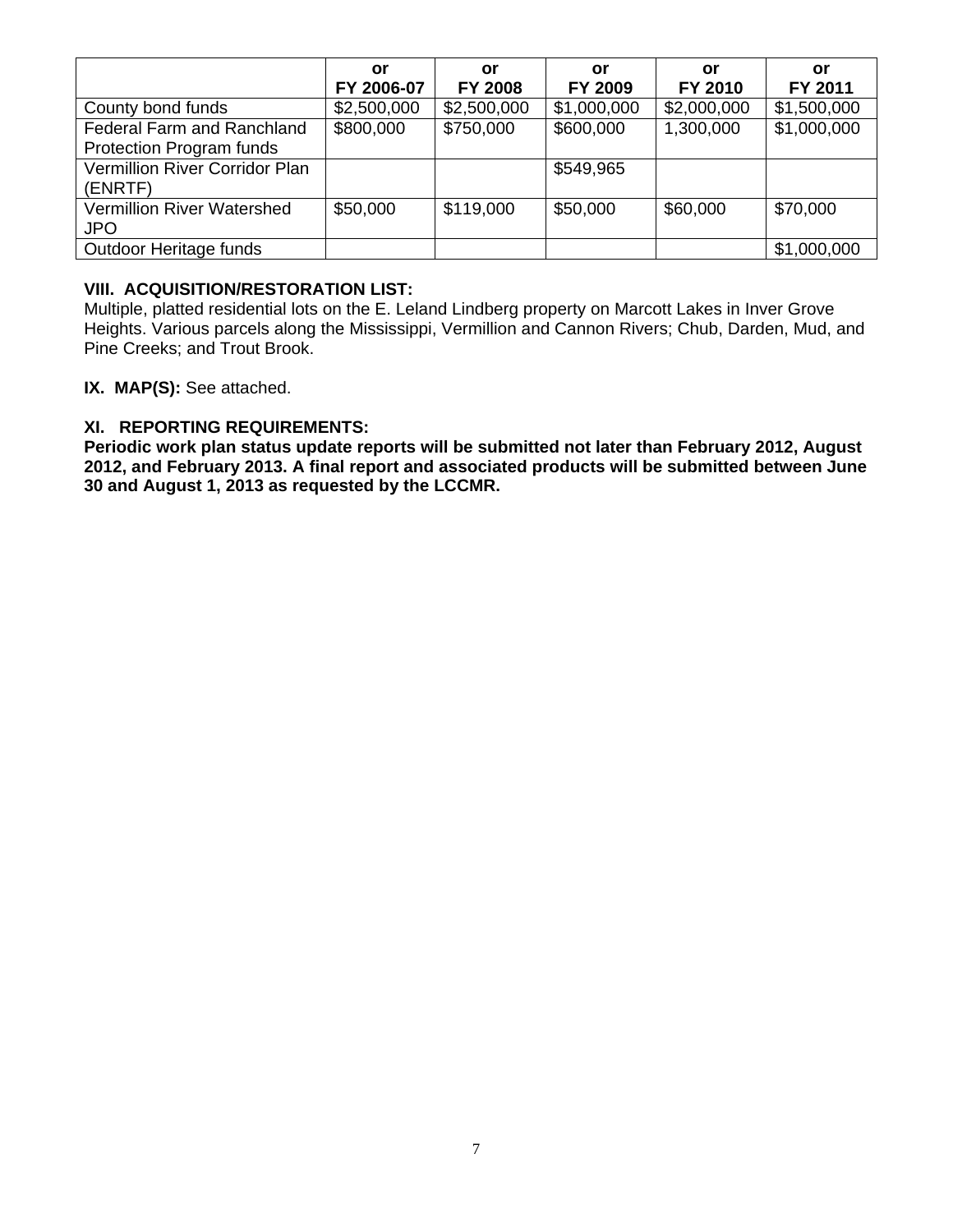# **Dakota County**

# **Determining Riparian Buffer Easement Values**

Note: This formula is used for projects located within a township and with an estimated cost less than \$50,000.

| <b>Fee Title Basis</b>                                                                                                                                    | <b>Estimated Market Value</b> |
|-----------------------------------------------------------------------------------------------------------------------------------------------------------|-------------------------------|
| 2010 County 2a Agricultural Land - Soil Class III Grade B:                                                                                                | \$5,250 per acre              |
| 2010 County 2b Agricultural Land - Woodlands:                                                                                                             | \$3,450 per acre              |
| 2010 County 2b Agricultural Land - Field and Wetlands:                                                                                                    | \$2,550 per acre              |
| <b>Valuation Adjustments</b>                                                                                                                              | <b>Easement Value</b>         |
| A. 2010 County 2a Agricultural Land- Soil Class III Grade B:<br>90% of Fee Title Value                                                                    | \$4,725 per acre              |
| B. 2010 County 2a Agricultural Land within 50 feet of Stream Shoreline:<br>Use 2010 County 2b Agricultural Land- Field/Wetland within 100-year floodplain | \$1,275 per acre              |
| C. 2010 County 2b Agricultural Land-Woodlands within 100-year floodplain:<br>50% of Fee Title Value                                                       | $$1,725$ per acre             |
| D. 2010 County 2b Agricultural Land- Field/Wetland within 100-year floodplain:<br>50% of Fee Title Value                                                  | $$1,275$ per acre             |
| E. 2010 County 2b Agricultural Land-Woodlands outside 100-year floodplain:<br>70% of Fee Title Value                                                      | $$2,415$ per acre             |
| F. 2010 County 2b Agricultural Land- Field/Wetland outside 100-year floodplain:<br>60% of Fee Title Value                                                 | \$1,530 per acre              |

#### **Buffer Description**

Buffers will generally be a minimum of 150 feet in width from the stream bank or edge of meander belt. Existing natural areas or former wetlands extending beyond the 150 foot width would also be eligible for protection and be buffered by an additional 50 to 100 feet of restored vegetation. Cultivated land will be taken out of commodity production and restored using native species. Easement boundaries would be squared off to accommodate adjoining agricultural production and facilitate monitoring.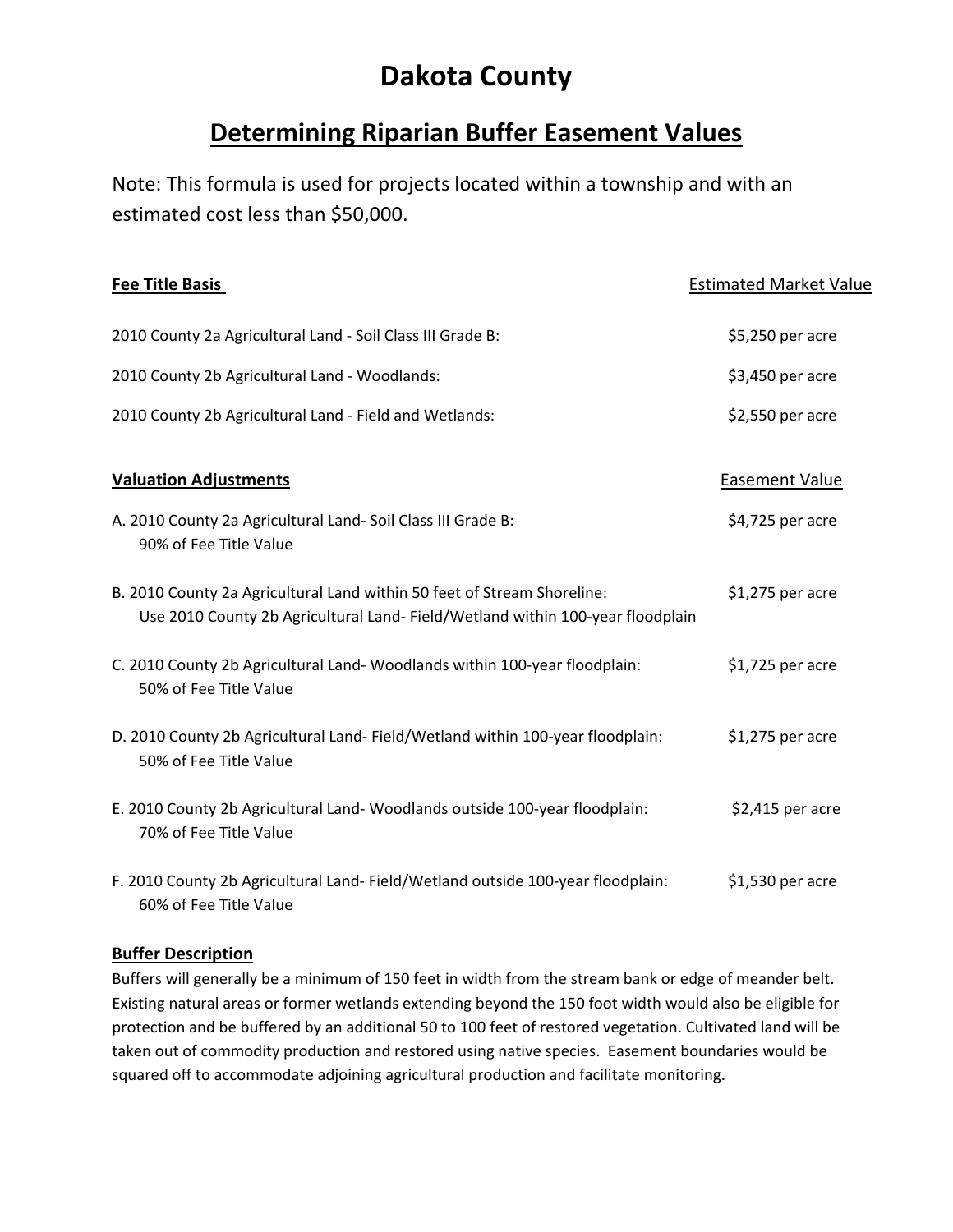#### **Buffer Use**

Landowner would be allowed to selectively harvest hay or timber, grow specialty crops such hazelnuts or ornamentals, or develop or maintain sustainable trails, all according to a jointly developed Natural Resource Management Plan.

#### **Buffer Easement Valuation Components**

- A. \$4,725 x the number of acres of land with recent crop history being taken out of agricultural production and located between 50 and 150 feet from stream shoreline or to buffer associated natural areas
- B. \$1,725 x the number of acres of land with recent crop history being taken out of agricultural production located within 50 feet from the stream shoreline
- C. \$1,725 x the number of acres of non-agricultural woodlands located within the floodplain portion of the buffer
- D. \$1,275 x the number of acres of non-agricultural land such as fields or wetlands located within the the floodplain portion of the buffer
- E. \$2,415 x the number of acres of non‐agricultural woodlands outside of the floodplain portion of the buffer
- F. \$1,530 x the number of acres of non-agricultural land such as fields or wetlands located outside of the floodplain portion of the buffer

#### **Calculating Easement Value**

Using aerial photography, land cover mapping, FEMA data, Farm Service Agency records, and site visits as necessary, this information would be used to calculate the respective acreages for components A through F. The buffer easement value would be the cumulative total of all appropriate components.

### **Public Access Easement and Valuation**

Dakota County may acquire permanent, public access stream easements for a onetime payment based on the length of the stream within the easement. The payment shall equal \$5 per linear foot of shoreline on both sides of the stream within the easement.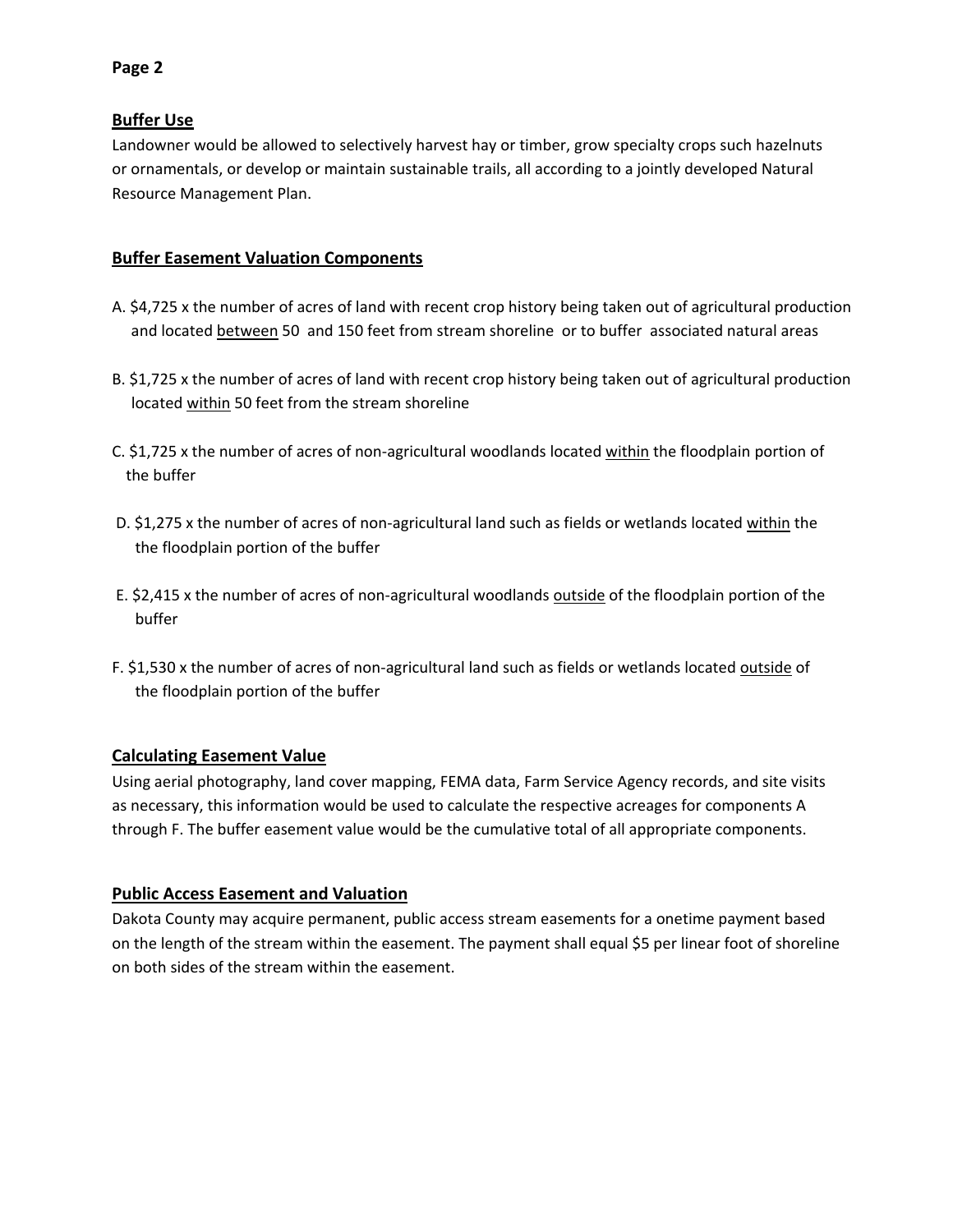# **Riparian/Lakeshore Evaluation Criteria**

| Category                                | <b>Criteria</b>                                                                                  |                                      | <b>Points</b> |
|-----------------------------------------|--------------------------------------------------------------------------------------------------|--------------------------------------|---------------|
| <b>Protects and</b>                     |                                                                                                  |                                      | 200           |
| <b>Improves</b><br><b>Water Quality</b> |                                                                                                  |                                      |               |
|                                         | Potential to significantly Reduce Sediments, Nutrients, Chemicals, and                           |                                      |               |
|                                         | Bacteria Corresponding to Documented Impairments and Corridor Location                           |                                      |               |
|                                         | High (headwaters or tributaries)                                                                 | $55 - 80$ points                     |               |
|                                         | Medium<br>$\bullet$                                                                              | $20 - 54$ points                     | 0 to 80       |
|                                         | Low                                                                                              | $0 - 19$ points                      |               |
|                                         | <b>Potential to Improve Stream Channel Stability and Functions</b>                               |                                      |               |
|                                         | High                                                                                             | $40 - 55$ points                     |               |
|                                         | Medium                                                                                           | $15 - 39$ points                     | 0 to 55       |
|                                         | Low<br>$\bullet$                                                                                 | $0 - 14$ points                      |               |
|                                         | Potential to Improve Wetland and/or Floodplain Functions                                         |                                      |               |
|                                         | High<br>$\bullet$                                                                                | $25 - 35$ points                     |               |
|                                         | Medium                                                                                           | $12 - 24$ points                     | 0 to 35       |
|                                         | Low                                                                                              | $0 - 11$ points                      |               |
|                                         | Potential to Reduce Water Temperature in Designated Trout Stream and<br><b>Upstream Portions</b> |                                      |               |
|                                         | High<br>$\bullet$                                                                                | $15 - 20$ points                     | 0 to 20       |
|                                         | Medium                                                                                           | $8 - 14$ points                      |               |
|                                         | Low                                                                                              | $0 - 7$ points                       |               |
|                                         | <b>Potential to Mitigate Drain Tile Impacts</b>                                                  |                                      |               |
|                                         | High                                                                                             | $7 - 10$ points                      |               |
|                                         | Medium                                                                                           | $4 - 6$ points                       | 0 to 10       |
|                                         | Low                                                                                              | $0 - 3$ points                       |               |
|                                         | <b>Achieves Buffer Compliance</b>                                                                | 20 bonus points                      | 20            |
| <b>Protects and</b>                     |                                                                                                  |                                      |               |
| <b>Improves</b>                         |                                                                                                  |                                      | 200           |
| <b>Wildlife Habitat</b>                 |                                                                                                  |                                      |               |
|                                         | Significance                                                                                     |                                      |               |
|                                         | Regionally Significant Natural Area                                                              | $40 - 50$ points                     | 0 to 50       |
|                                         | <b>County Significant Natural Area</b><br><b>Corridor Significant Natural Area</b>               | $25 - 39$ points<br>$15 - 24$ points |               |
|                                         | Locally Significant Natural Area                                                                 | $0 - 14$ points                      |               |
|                                         |                                                                                                  |                                      |               |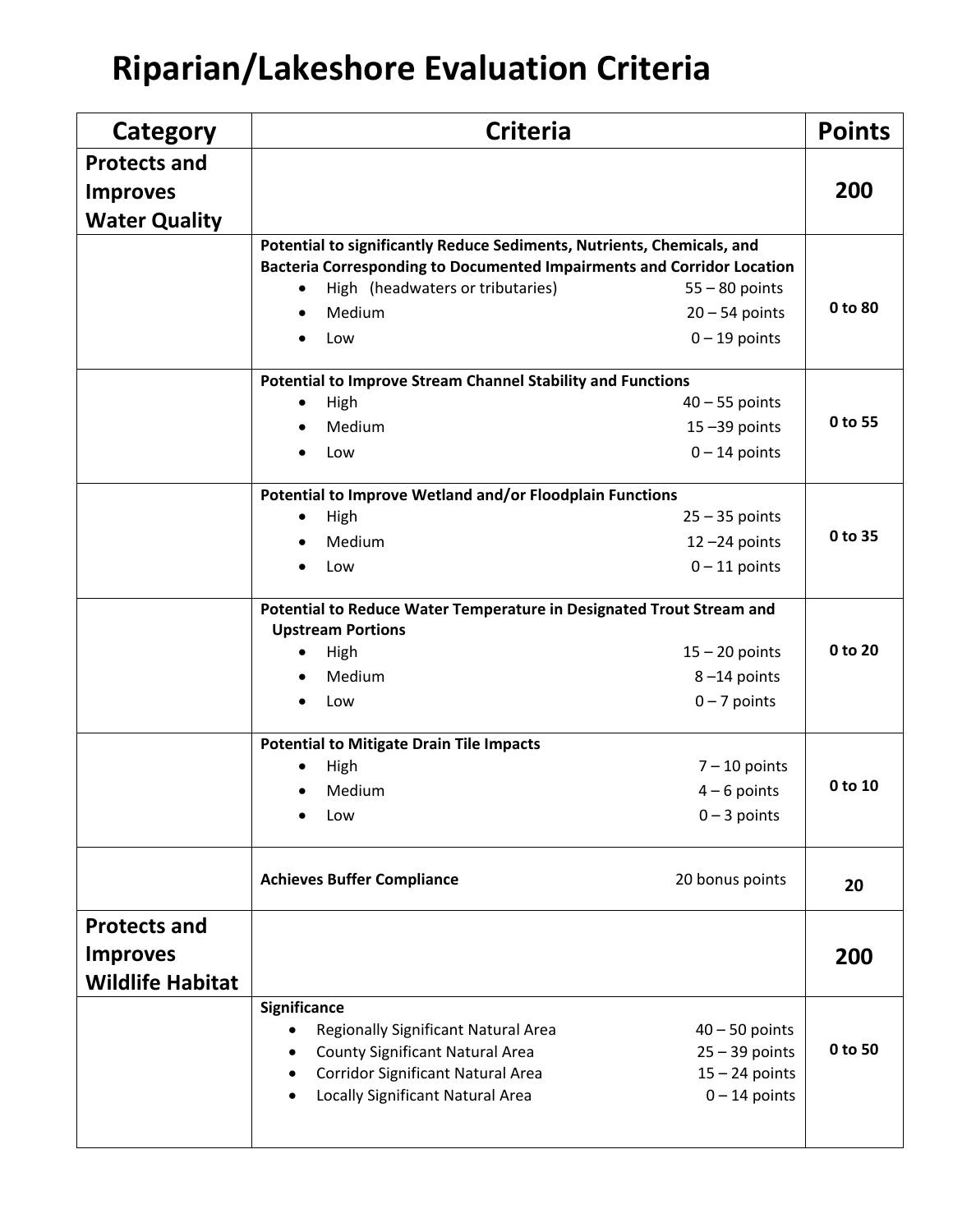| Length of Shoreline and Amount of Acreage                                                          |                  |         |
|----------------------------------------------------------------------------------------------------|------------------|---------|
| <u>City</u>                                                                                        |                  |         |
| More than 200 feet and more than .25 acre<br>$\bullet$                                             | $35 - 40$ points |         |
| 100 - 199 feet and .07 - .24 acre<br>$\bullet$                                                     | $20 - 34$ points |         |
| 50 - 99 feet and .03 - .07 acre<br>٠                                                               | $0 - 19$ points  |         |
| <b>Township</b>                                                                                    |                  |         |
| More than 2,640 feet and 18.2 acres (300' width)<br>٠                                              | $35 - 40$ points |         |
| More than 2,640 feet and 9.1 acres (150' width)<br>$\bullet$                                       | $30 - 35$ points | 0 to 40 |
| $1,320 - 2,639$ feet and $9.1 - 18.1$ acres (300' width)<br>$\bullet$                              | $25 - 35$ points |         |
| $1,320 - 2,639$ feet and $4.5 - 9.0$ acres (150' width)<br>$\bullet$                               | $20 - 30$ points |         |
| $300 - 1,319$ feet and $2.1 - 9.0$ acres (300" width)<br>$\bullet$                                 | $15 - 25$ points |         |
| $300 - 1,319$ feet and $1.1 - 4.4$ acres (150" width)<br>$\bullet$                                 | $10 - 20$ points |         |
| Less than 299 feet and .9 acres (300' width)<br>٠                                                  | $0 - 10$ points  |         |
| Less than 299 feet and 1.0 acre (150' width)<br>$\bullet$                                          | $0 - 6$ points   |         |
| <b>Proximity to Protected Lands</b>                                                                |                  |         |
| Connects two, non-contiguous protected areas<br>٠                                                  | 30 points        |         |
| Adjacent to a protected property<br>٠                                                              | 25 points        |         |
| Separated from protected property by one parcel<br>and less than 1/8 mile                          | $15 - 20$ points |         |
| Separated from protected property by one parcel<br>$\bullet$<br>and more than 1/8 mile             | $12 - 18$ points | 0 to 30 |
| Separated from protected property by two parcels<br>٠<br>and less than .25 mile                    | $10 - 15$ points |         |
| Separated from protected property by more than<br>$\bullet$                                        | $7 - 12$ points  |         |
| two parcels and less than .25 miles<br>Separated from protected property by more than<br>$\bullet$ | $0 - 6$ points   |         |
| two parcels and more than .25 miles                                                                |                  |         |
| Landowner's Current/Previous Commitment to Stewardship                                             |                  |         |
| High                                                                                               | $20 - 25$ points |         |
| Medium                                                                                             | $10 - 19$ points | 0 to 25 |
| Low                                                                                                | $0 - 9$ points   |         |
| Potential to Improve In-stream Habitat Quality                                                     |                  |         |
| High                                                                                               | $20 - 25$ points |         |
| Medium                                                                                             | $10 - 19$ points | 0 to 25 |
| Low                                                                                                | $0 - 9$ points   |         |
| Potential to Improve Shoreline and Riparian Habitat Quality                                        |                  |         |
| High<br>٠                                                                                          | $15 - 20$ points |         |
| Medium                                                                                             | $8 - 14$ points  | 0 to 20 |
| Low                                                                                                | $0 - 7$ points   |         |
| <b>Potential to Improve Upland Habitat Quality</b>                                                 |                  |         |
| High                                                                                               | $8 - 10$ points  |         |
| Medium                                                                                             | $4 - 7$ points   | 0 to 10 |
| Low                                                                                                | $0 - 3$ points   |         |
|                                                                                                    |                  |         |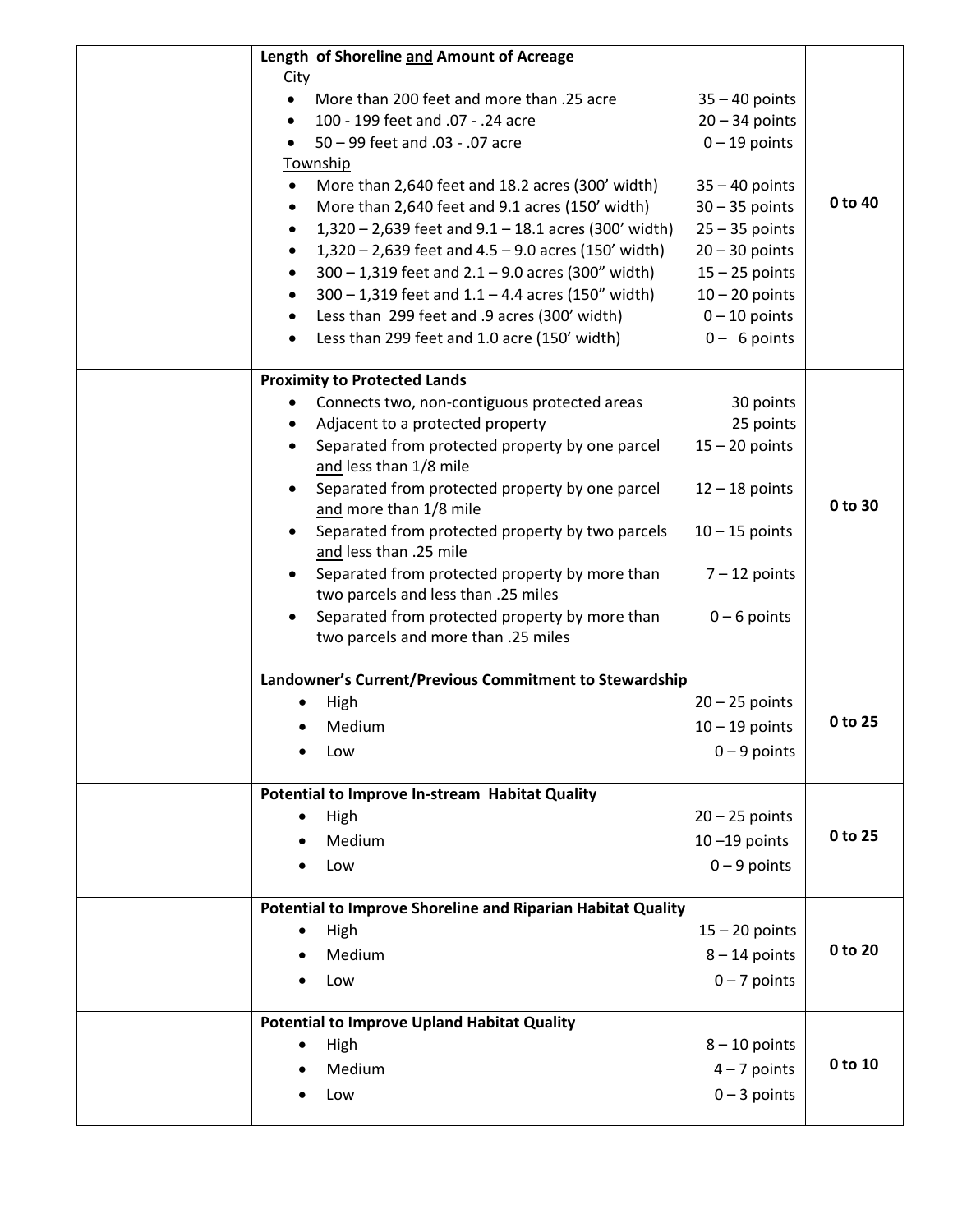| <b>Enhances Natural</b>   |                                                               |                                      |         |  |  |  |
|---------------------------|---------------------------------------------------------------|--------------------------------------|---------|--|--|--|
| <b>Resource-based</b>     |                                                               |                                      | 150     |  |  |  |
| <b>Recreation</b>         |                                                               |                                      |         |  |  |  |
|                           | <b>Improves Upon Previous Public Recreational Investments</b> |                                      |         |  |  |  |
|                           | High                                                          | $30 - 50$ points                     |         |  |  |  |
|                           | Medium                                                        | $15 - 29$ points                     | 0 to 50 |  |  |  |
|                           | Low                                                           | $0 - 14$ points                      |         |  |  |  |
|                           | <b>Provides Improved Public River Access</b>                  |                                      |         |  |  |  |
|                           | High                                                          | $25 - 40$ points                     |         |  |  |  |
|                           | Medium                                                        | $10 - 24$ points                     | 0 to 40 |  |  |  |
|                           |                                                               |                                      |         |  |  |  |
|                           | Low                                                           | $0 - 9$ points                       |         |  |  |  |
|                           | <b>Improves Fishing Opportunities</b>                         |                                      |         |  |  |  |
|                           | High                                                          | $15 - 20$ points                     |         |  |  |  |
|                           | Medium                                                        | $8 - 14$ points                      | 0 to 20 |  |  |  |
|                           | Low                                                           | $0 - 7$ points                       |         |  |  |  |
|                           | <b>Improves Canoeing/Kayaking Opportunities</b>               |                                      |         |  |  |  |
|                           | High                                                          | $12 - 15$ points                     |         |  |  |  |
|                           | Medium                                                        | $6 - 11$ points                      | 0 to 15 |  |  |  |
|                           | Low                                                           | $0 - 5$ points                       |         |  |  |  |
|                           |                                                               |                                      |         |  |  |  |
|                           | <b>Provides for New Trail Opportunities</b>                   |                                      |         |  |  |  |
|                           | High                                                          | $12 - 15$ points                     |         |  |  |  |
|                           | Medium                                                        | $6 - 11$ points                      | 0 to 15 |  |  |  |
|                           | Low                                                           | $0 - 5$ points                       |         |  |  |  |
|                           | <b>Improves Interpretative/Educational Opportunities</b>      |                                      |         |  |  |  |
|                           | High                                                          | $8 - 10$ points                      |         |  |  |  |
|                           | Medium                                                        | $4 - 7$ points                       | 0 to 10 |  |  |  |
|                           | Low                                                           | $0 - 3$ points                       |         |  |  |  |
|                           |                                                               |                                      |         |  |  |  |
| <b>Financial</b>          |                                                               |                                      | 150     |  |  |  |
|                           | Leverages Other Resources or Cost Share                       |                                      |         |  |  |  |
|                           | Requires less than 50% cost<br>$\bullet$                      | $40 - 50$ points<br>$30 - 39$ points |         |  |  |  |
|                           | Requires less than 60% cost<br>Requires less than 70% cost    | $20 - 29$ points                     | 0 to 50 |  |  |  |
|                           | Requires less than 80% cost                                   | $10 - 19$ points                     |         |  |  |  |
|                           | Requires less than 90% cost<br>٠                              | $0 - 9$ points                       |         |  |  |  |
|                           |                                                               |                                      |         |  |  |  |
|                           | 10 Bonus Points for every 5% cost reduction beyond 50%        |                                      |         |  |  |  |
|                           |                                                               |                                      |         |  |  |  |
|                           |                                                               |                                      |         |  |  |  |
|                           |                                                               |                                      |         |  |  |  |
|                           |                                                               |                                      |         |  |  |  |
| <b>Total Project Cost</b> |                                                               |                                      |         |  |  |  |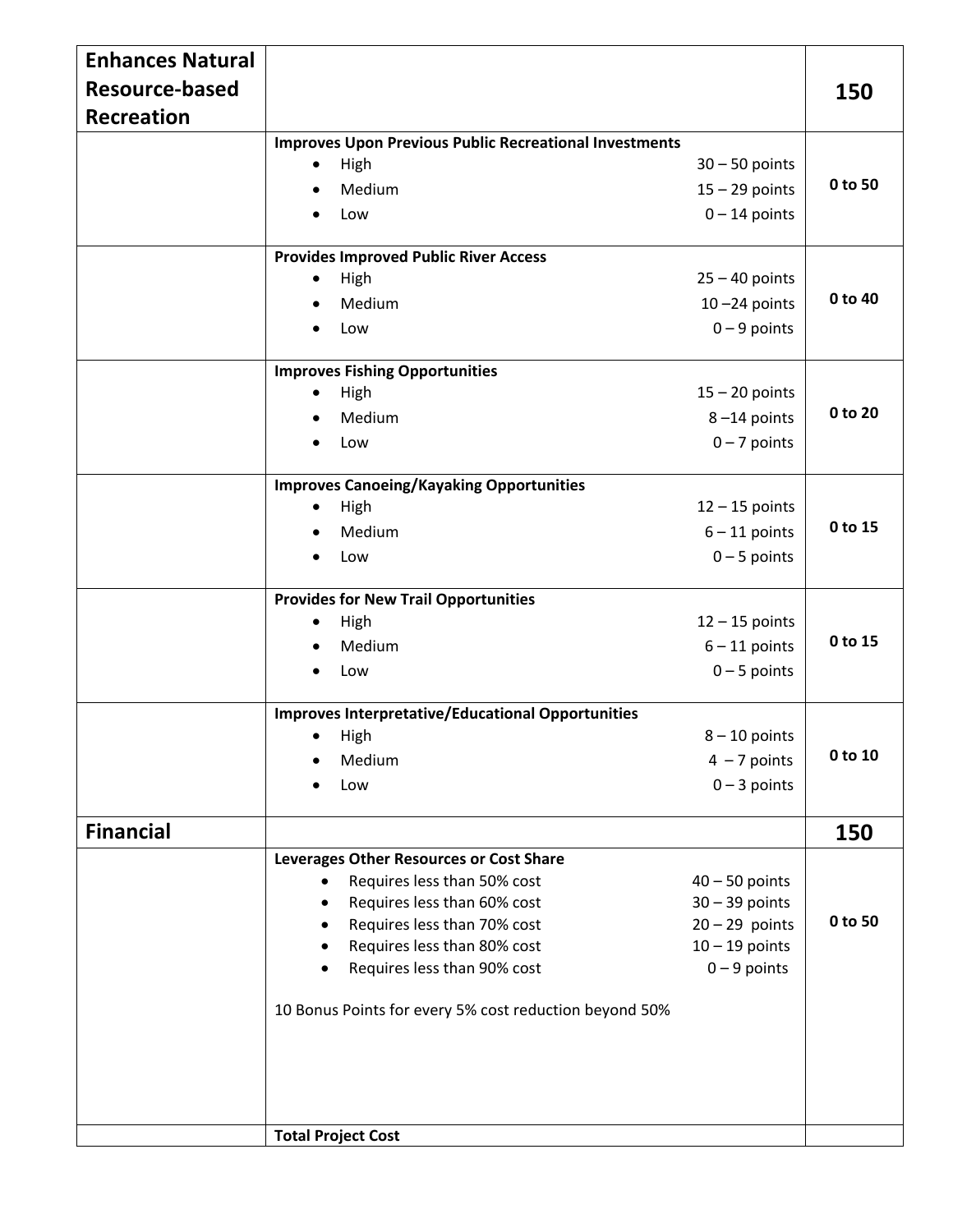|              | Less than \$10,000<br>$\bullet$                                                                 | $27 - 30$ points |         |
|--------------|-------------------------------------------------------------------------------------------------|------------------|---------|
|              | \$10,001 - \$20,000                                                                             | $22 - 26$ points |         |
|              | $$20,001 - $30,000$                                                                             | $16 - 21$ points |         |
|              |                                                                                                 |                  | 0 to 30 |
|              | \$30,001 - \$50,000                                                                             | $11 - 15$ points |         |
|              | \$50,001 - \$100,000                                                                            | $6 - 10$ points  |         |
|              | More than \$100,000                                                                             | $0 - 5$ points   |         |
|              | <b>Landowner Commitment to Future Stewardship</b>                                               |                  |         |
|              | <b>Financial commitment</b><br>$\bullet$                                                        | $20 - 25$ points |         |
|              | In-kind commitment<br>$\bullet$                                                                 | $10 - 19$ points | 0 to 25 |
|              | Expressed interest/willingness                                                                  | $0 - 9$ points   |         |
|              | Component of a More Sustainable Economic/Residential/Agricultural<br><b>Development Project</b> |                  |         |
|              | Regionally significant<br>$\bullet$                                                             | $15 - 20$ points |         |
|              | County significant<br>$\bullet$                                                                 | $10 - 14$ points | 0 to 20 |
|              | Corridor significant                                                                            | $5 - 9$ points   |         |
|              | Locally significant                                                                             | $0 - 4$ points   |         |
|              |                                                                                                 |                  |         |
|              | <b>Potential to Reduce Long-term Public Costs</b>                                               |                  |         |
|              | High                                                                                            | $12 - 15$ points |         |
|              | Medium                                                                                          | $6 - 11$ points  | 0 to 15 |
|              | Low                                                                                             | $0 - 5$ points   |         |
|              | Level of Private Partnerships in Addition to Landowner Involvement                              |                  |         |
|              | High                                                                                            | $8 - 10$ points  |         |
|              | Medium                                                                                          | $5 - 7$ points   | 0 to 10 |
|              | Low                                                                                             | $0 - 4$ points   |         |
| <b>Other</b> |                                                                                                 |                  | 100     |
|              | <b>Level of Document Public Support</b>                                                         |                  |         |
|              | High                                                                                            | $20 - 30$ points |         |
|              | Medium                                                                                          | $10 - 19$ points | 0 to 30 |
|              | Low<br>$\bullet$                                                                                | $0 - 9$ points   |         |
|              | <b>Level of Threat/Urgency</b>                                                                  |                  |         |
|              | High                                                                                            | $20 - 25$ points |         |
|              | Medium                                                                                          | $10 - 19$ points | 0 to 25 |
|              | Low                                                                                             | $0 - 9$ points   |         |
|              | <b>Project Readiness and/or Difficulty</b>                                                      |                  |         |
|              | High - Ready and not difficult                                                                  | $14 - 20$ points |         |
|              | Medium - Not ready/not difficult or ready/difficult $7 - 13$ points                             |                  | 0 to 20 |
|              | Low - Not ready and difficult                                                                   | $0 - 6$ points   |         |
|              | Applicability as a Model for Other Projects/Areas                                               |                  |         |
|              | High                                                                                            | $12 - 15$ points |         |
|              | Medium                                                                                          | $6 - 11$ points  | 0 to 15 |
|              | Low                                                                                             | $0 - 5$ points   |         |
|              | Aesthetic / Scenic Qualities as Viewed by the Public                                            |                  |         |
|              | High                                                                                            | $8 - 10$ points  |         |
|              | Medium                                                                                          | $5 - 7$ points   | 0 to 10 |
|              | Low                                                                                             | $0 - 4$ points   |         |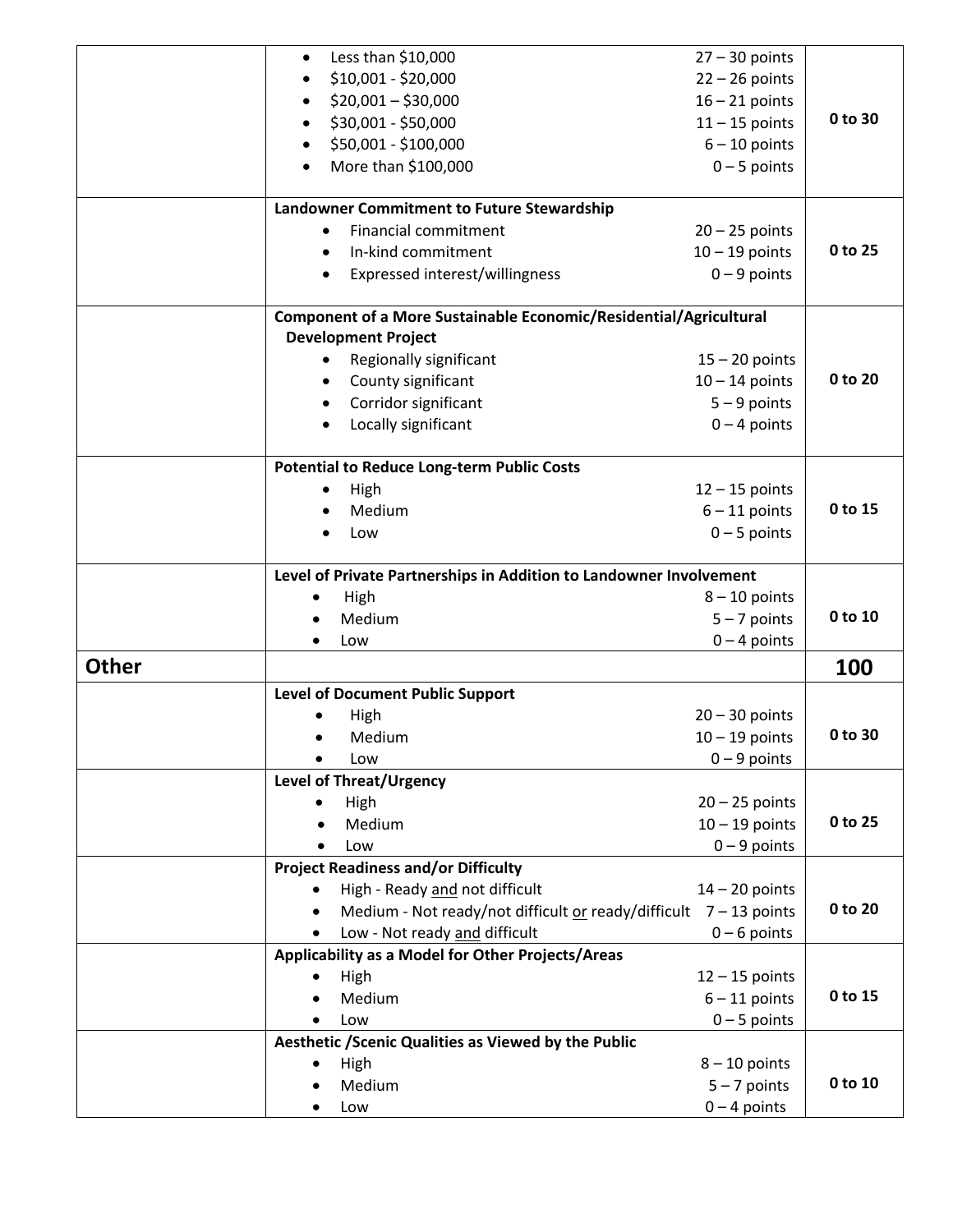## **Environment and Natural Resources Trust FundM.L. 2011 Acquisition/Restoration List**

**Project Title:** MeCC 6: Dakota County Riparian and Lakeshore Protection **Project Manager Name:** Alan Singer **M.L. 2011 ENRTF Appropriation:** \$1,035,000

|                 |                                             | (Provide Latitude/Longitude | <b>Geographical Coordinates</b> |                    |                                |                                 |            |                 |                                   |                   |
|-----------------|---------------------------------------------|-----------------------------|---------------------------------|--------------------|--------------------------------|---------------------------------|------------|-----------------|-----------------------------------|-------------------|
|                 | <b>Acquisition or</b>                       | OR UTM-X/UTM-Y)             |                                 |                    |                                |                                 |            |                 | # of Shoreline Proposed Fee Title |                   |
|                 | <b>Restoration</b>                          | Latitude                    | Longitude                       | <b>Ecosystem</b>   |                                |                                 |            | <b>Miles</b>    | or Easement Holder                |                   |
| #               | <b>Parcel Name</b>                          | or UTM-X                    | or UTM-Y                        | <b>Description</b> | <b>Ecological Significance</b> | <b>Activity Description</b>     | # of Acres | (if applicable) | (if applicable)                   | <b>Status</b>     |
|                 |                                             | 44°48'58.35 93°4'3.402"     |                                 |                    | Very high water quality and    |                                 |            |                 |                                   |                   |
|                 | <b>Lindberg Acquisition</b>                 | 5"N                         | W                               | Lakeshore          | undeveloped lakeshore          | <b>Eaement Acquisition</b>      | 21         |                 | Dakota County                     | Appraised w/Offer |
| $\overline{2}$  |                                             |                             |                                 |                    |                                |                                 |            |                 |                                   |                   |
|                 | 1. Vermillion River                         |                             | 44°36'53.02 93°13'44.82         |                    |                                |                                 |            |                 |                                   |                   |
|                 | Headwaters and                              | 2"N                         | "W                              |                    |                                |                                 |            |                 |                                   |                   |
|                 | western Main Stem                           |                             |                                 |                    |                                |                                 |            |                 |                                   |                   |
| 3               |                                             |                             |                                 | Riparian           | Designated Trout Stream        | <b>Easement and restoration</b> | 40         | 8,712           | Dakota County                     | In process        |
|                 | 2. South, Middle,                           | 44°39'13.48 93°8'2.475"     |                                 |                    |                                |                                 |            |                 |                                   |                   |
|                 | and North Creek                             | 5"N                         | W                               |                    |                                |                                 |            |                 |                                   |                   |
|                 | and central Main                            |                             |                                 |                    |                                |                                 |            |                 |                                   |                   |
|                 | Stem of the                                 |                             |                                 |                    | Portions of a Designated       |                                 |            |                 |                                   |                   |
| $\overline{a}$  | <b>Vermillion River</b>                     |                             |                                 | Riparian           | <b>Trout Stream</b>            | <b>Easement and restoration</b> | 25         | 5,445           | Dakota County                     | In process        |
|                 | 3. Vermillion River                         | 44°37'27.68 93°3'1.348"     |                                 |                    | Portions of a Designated       |                                 |            |                 |                                   |                   |
| $\overline{5}$  | South Branch                                | 8"N                         | W                               | Riparian           | <b>Trout Stream</b>            | Easement and restoration        | 40         | 8,712           | Dakota County                     | In process        |
|                 | 4. Eastern Main                             | 44°41'9.871 92°57'18.63     |                                 |                    |                                |                                 |            |                 |                                   |                   |
|                 | Stem of the                                 | "N                          | 8"W                             |                    |                                |                                 |            |                 |                                   |                   |
| 6               | Vermillion River                            |                             |                                 | Riparian           |                                | <b>Easement and restoration</b> | 40         | 8,712           | Dakota County                     | In process        |
|                 | 5. Chub, Dutch, and 44°30'26.84 93°8'4.189" |                             |                                 |                    | Stream and tributatries with   |                                 |            |                 |                                   |                   |
| $\overline{7}$  | <b>Mud Creeks</b>                           | 3"N                         | W                               | Riparian           | high fish diversity and        | Easement and restoration        | 40         | 8,712           | Dakota County                     | In process        |
|                 | 6. Cannon River                             |                             | 44°30'12.29 93°4'47.368         |                    |                                |                                 |            |                 |                                   |                   |
| 8               |                                             | "N                          | "W                              | Riparian           | Scenic State River             | <b>Easement and restoration</b> | 36         | 7,840           | Dakota County                     | In process        |
|                 | 7. Pine and Darden                          |                             | 44°32'35.93 92°56'1.554         |                    |                                |                                 |            |                 |                                   |                   |
| 9               | Creeks                                      | 5"N                         | "W                              | Riparian           | <b>Trout Stream</b>            | Easement and restoration        | 25         | 5,445           | Dakota County                     | In process        |
|                 | 8. Trout Brook                              |                             | 44°33'56.49 92°49'29.34         |                    |                                |                                 |            |                 |                                   |                   |
| 10 <sup>1</sup> |                                             | 1"N                         | 6"W                             | Riparian           | <b>Trout Stream</b>            | Easement and restoration        | 20         | 4,356           | Dakota County                     | In process        |
|                 | <b>NOTES:</b>                               |                             |                                 |                    |                                |                                 |            |                 |                                   |                   |
|                 |                                             |                             |                                 |                    |                                |                                 |            |                 |                                   |                   |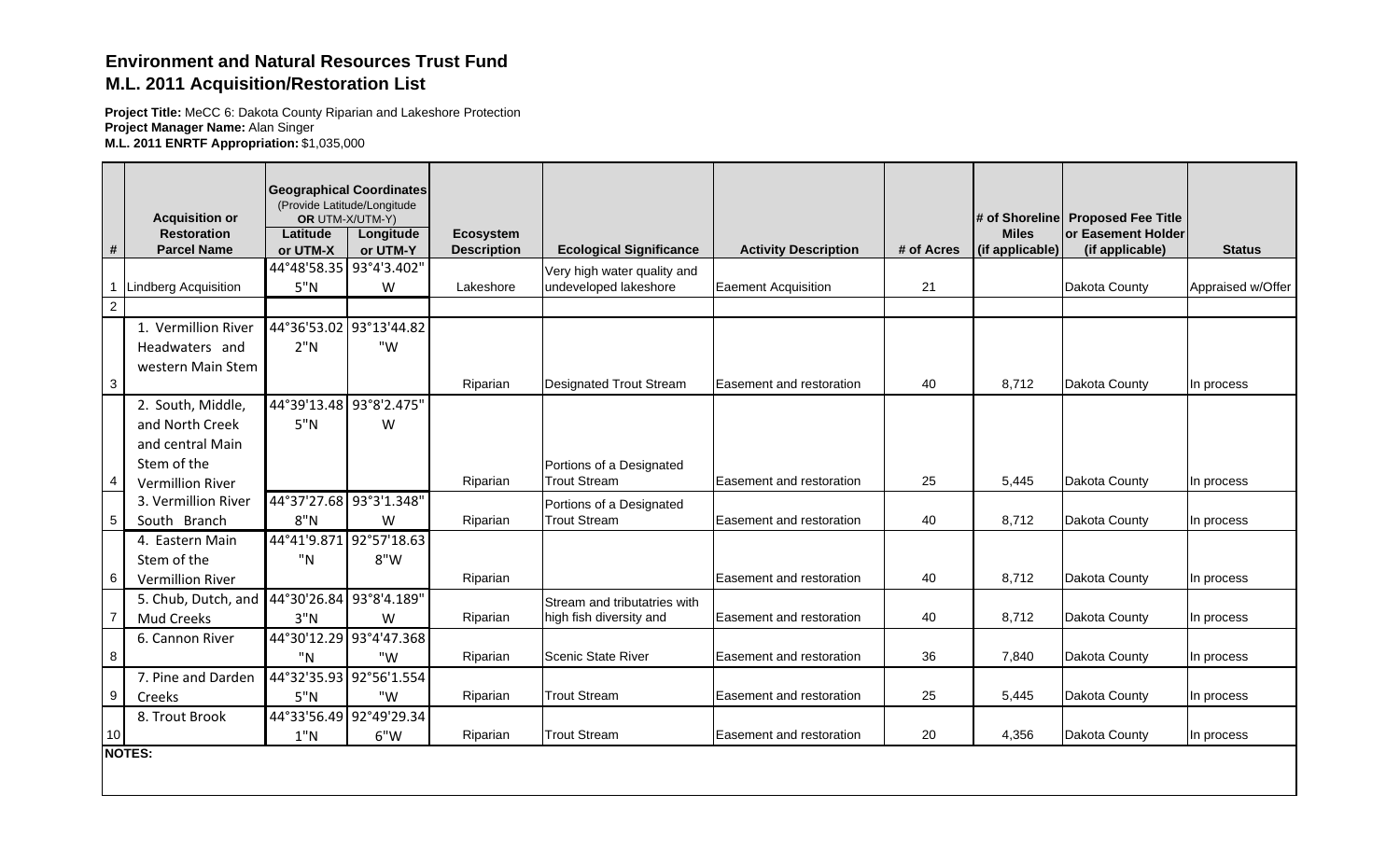| Attachment A: Budget Detail for M.L. 2011 (FY 2012-13) Environment and Natural Resources Trust Fund Projects                                                                                                                                                                                                                           |                            |                     |                |                                    |                     |                |               |                |
|----------------------------------------------------------------------------------------------------------------------------------------------------------------------------------------------------------------------------------------------------------------------------------------------------------------------------------------|----------------------------|---------------------|----------------|------------------------------------|---------------------|----------------|---------------|----------------|
|                                                                                                                                                                                                                                                                                                                                        |                            |                     |                |                                    |                     |                |               |                |
| Project Title: MeCC6 Dakota County Lakeshore and Riparian Protection                                                                                                                                                                                                                                                                   |                            |                     |                |                                    |                     |                |               |                |
| Legal Citation: Fill in your project's legal citation from the appropriation language                                                                                                                                                                                                                                                  |                            |                     |                |                                    |                     |                |               |                |
| <b>Project Manager: Alan Singer</b>                                                                                                                                                                                                                                                                                                    |                            |                     |                |                                    |                     |                |               |                |
| M.L. 2011 (FY 2012-13) ENRTF Appropriation: \$1,035,000                                                                                                                                                                                                                                                                                |                            |                     |                |                                    |                     |                |               |                |
| Project Length and Completion Date: June 30, 2013                                                                                                                                                                                                                                                                                      |                            |                     |                |                                    |                     |                |               |                |
| Date of Update: June 14, 2011                                                                                                                                                                                                                                                                                                          |                            |                     |                |                                    |                     |                |               |                |
|                                                                                                                                                                                                                                                                                                                                        |                            |                     |                |                                    |                     |                |               |                |
| <b>ENVIRONMENT AND NATURAL RESOURCES TRUST</b>                                                                                                                                                                                                                                                                                         | <b>Activity 1</b>          |                     |                | <b>Activity 2</b>                  |                     |                | <b>TOTAL</b>  | <b>TOTAL</b>   |
| <b>FUND BUDGET</b>                                                                                                                                                                                                                                                                                                                     | <b>Budget</b>              | <b>Amount Spent</b> | <b>Balance</b> | <b>Budget</b>                      | <b>Amount Spent</b> | <b>Balance</b> | <b>BUDGET</b> | <b>BALANCE</b> |
| <b>BUDGET ITEM</b>                                                                                                                                                                                                                                                                                                                     | <b>Easement Acquistion</b> |                     |                | <b>Natural Resource Management</b> |                     |                |               |                |
| <b>Personnel (Wages and Benefits)</b>                                                                                                                                                                                                                                                                                                  |                            |                     |                |                                    |                     |                |               |                |
| <b>Professional/Technical Contracts</b><br>A 0.2 FTE Real Estate Specialist will be contracted by<br>Dakota County to do real estate acquisition work associated<br>with acquiring conservation easements. This work will<br>include, but not be limited to landowner meetings, appraisal,<br>negotiation, documentation and closings. | 45,000                     |                     | 45,000         |                                    |                     |                | 45,000        | 45,000         |
| <b>Service Contracts</b><br>A 0.2 FTE Natural Resource Specialist will be contracted by<br>Dakota County to develop and implement natural resource<br>management plans according to the project work plan on<br>existing or newly protected property.                                                                                  |                            |                     |                | 50,000                             |                     | 50,000         | 50,000        | 50,000         |
| <b>Equipment/Tools/Supplies</b><br>Native seed, trees, shrubs, erosion control materials, rental<br>equipment use, and other related expenses for restoration,                                                                                                                                                                         |                            |                     |                | 86,000                             |                     | 86,000         | 86,000        | 86,000         |
| <b>Easement Acquisition</b>                                                                                                                                                                                                                                                                                                            | 834,000                    |                     | 834,000        |                                    |                     |                | 834,000       | 834,000        |
| <b>Professional Services for Acquisition</b>                                                                                                                                                                                                                                                                                           | 20,000                     |                     | 20,000         |                                    |                     |                | 20,000        | 20,000         |